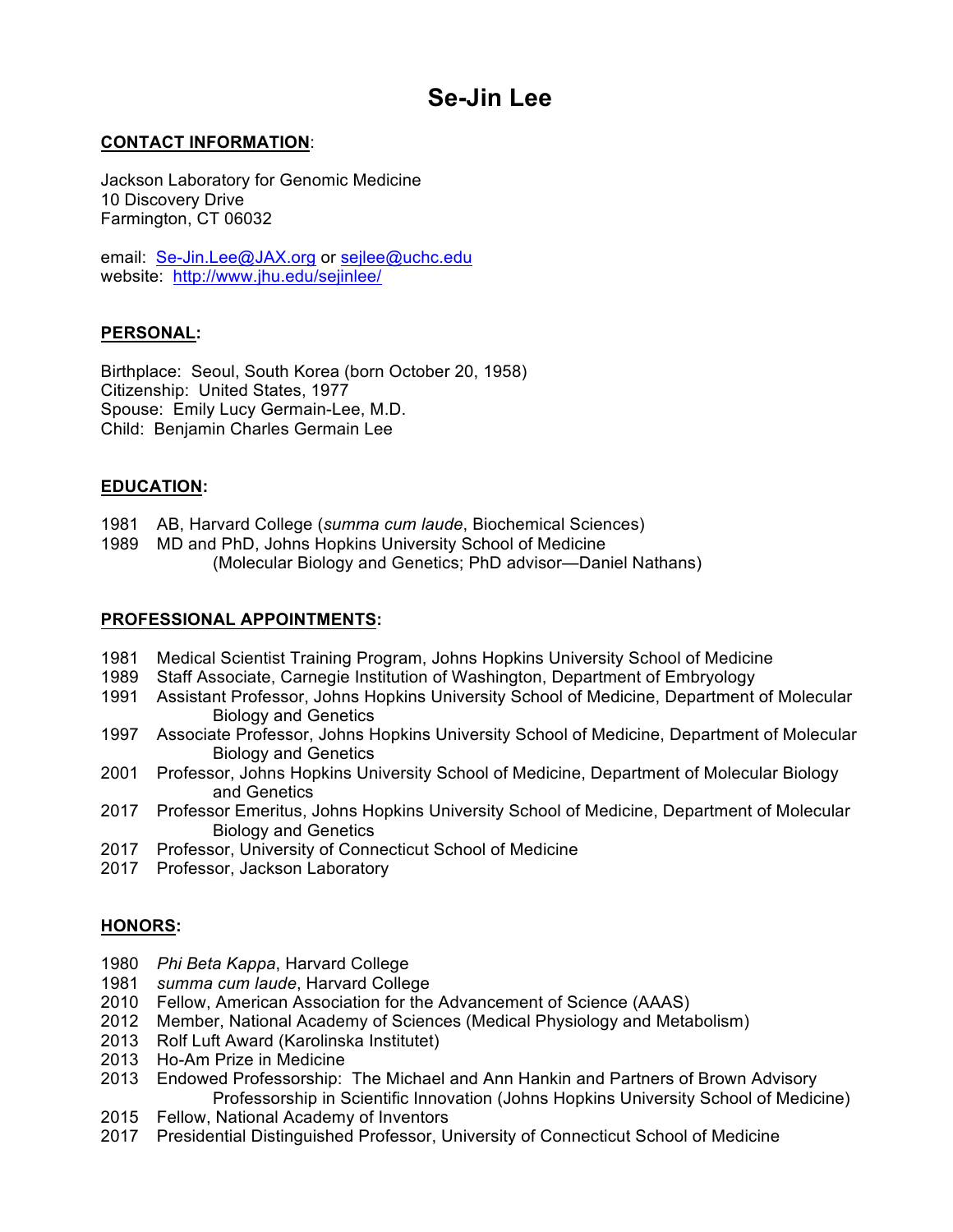# **OTHER PROFESSIONAL ACTIVITIES:**

| 1992-1994      | Consultant, Cambridge Neuroscience, Inc.                           |
|----------------|--------------------------------------------------------------------|
| 1994-2011      | Scientific founder and consultant, MetaMorphix, Inc.               |
| 2006-2009      | Consultant, Merck and Co.                                          |
| 2010-2015      | Member, Medical Advisory Committee, Muscular Dystrophy Association |
| 2011           | Consultant, Eleven Biotherapeutics, Inc.                           |
| 2011-2012      | Consultant, NGM Biopharmaceuticals, Inc.                           |
| 2012-2013      | Consultant, Pfizer, Inc.                                           |
| 2013           | Consultant, Teva Pharmaceuticals Inc.                              |
| 2014           | Consultant, Ascelegen, Inc.                                        |
| 2015, 2017     | Consultant, Chugai Pharmaceutical Co., Ltd.                        |
| 2015 to date   | Member, Scientific Advisory Board, RYR-1 Foundation                |
| 2016           | Consultant, Akros Pharma, Inc.                                     |
| $2017$ to data | Mombor Scientific Advisory Board, AliveCon                         |

2017 to date Member, Scientific Advisory Board, AliveGen

# **KEY PUBLICATIONS:**

Alexandra C. McPherron, Ann M. Lawler, and **Se-Jin Lee** (1997) Regulation of skeletal muscle mass in mice by a new TGF-ß superfamily member. *Nature* 387:83-90.

**Se-Jin Lee** and Alexandra C. McPherron (2001) Regulation of myostatin activity and muscle growth. *Proc. Natl. Acad. Sci., USA* 98:9306-9311.

Teresa A. Zimmers, Monique V. Davies, Leonidas G. Koniaris, Paul Haynes, Aurora F. Esquela, Kathy N. Tomkinson, Alexandra C. McPherron, Neil M. Wolfman, and **Se-Jin Lee** (2002) Induction of cachexia in mice by systemically administered myostatin. *Science* 296:1486-1488.

Markus Schuelke, Kathryn R. Wagner, Leslie Stolz, Christoph Hubner, Thomas Riebel, Wolfgang Komen, Thomas Braun, James F. Tobin, and **Se-Jin Lee** (2004) Gross muscle hypertrophy in a child associated with a myostatin (GDF-8) mutation. *New Engl. J. Med*. 350:2682-2688.

**Se-Jin Lee**, Lori A. Reed, Monique V. Davies, Stefan Girgenrath, Mary E.P. Goad, Kathy N. Tomkinson, Jill F. Wright, Christopher Barker, Gregory Ehrmantraut, James Holmstrom, Betty Trowell, Barry Gertz, Man-Shiow Jiang, Suzanne M. Sebald, Martin Matzuk, En Li, Li-fang Liang, Edwin Quattlebaum, Ronald L. Stotish, and Neil M. Wolfman (2005) Regulation of muscle growth by multiple ligands signaling through activin type II receptors. *Proc. Natl. Acad. Sci., USA* 102:18117- 18122.

# **COMPLETE LIST OF ORIGINAL RESEARCH PUBLICATIONS:**

Daniel Linzer, **Se-Jin Lee**, Linda Ogren, Frank Talamantes, and Daniel Nathans (1985) Identification of proliferin mRNA and protein in mouse placenta. *Proc. Natl. Acad. Sci., USA* 82:4356-4359. [PMID: 3859868]

**Se-Jin Lee** and Daniel Nathans (1987) Secretion of proliferin. *Endocrinology* 120:208-213. [PMID: 3780559]

**Se-Jin Lee** and Daniel Nathans (1988) Proliferin secreted by cultured cells binds to mannose-6 phosphate receptors. *J. Biol. Chem.* 263:3521-3527. [PMID: 2963825]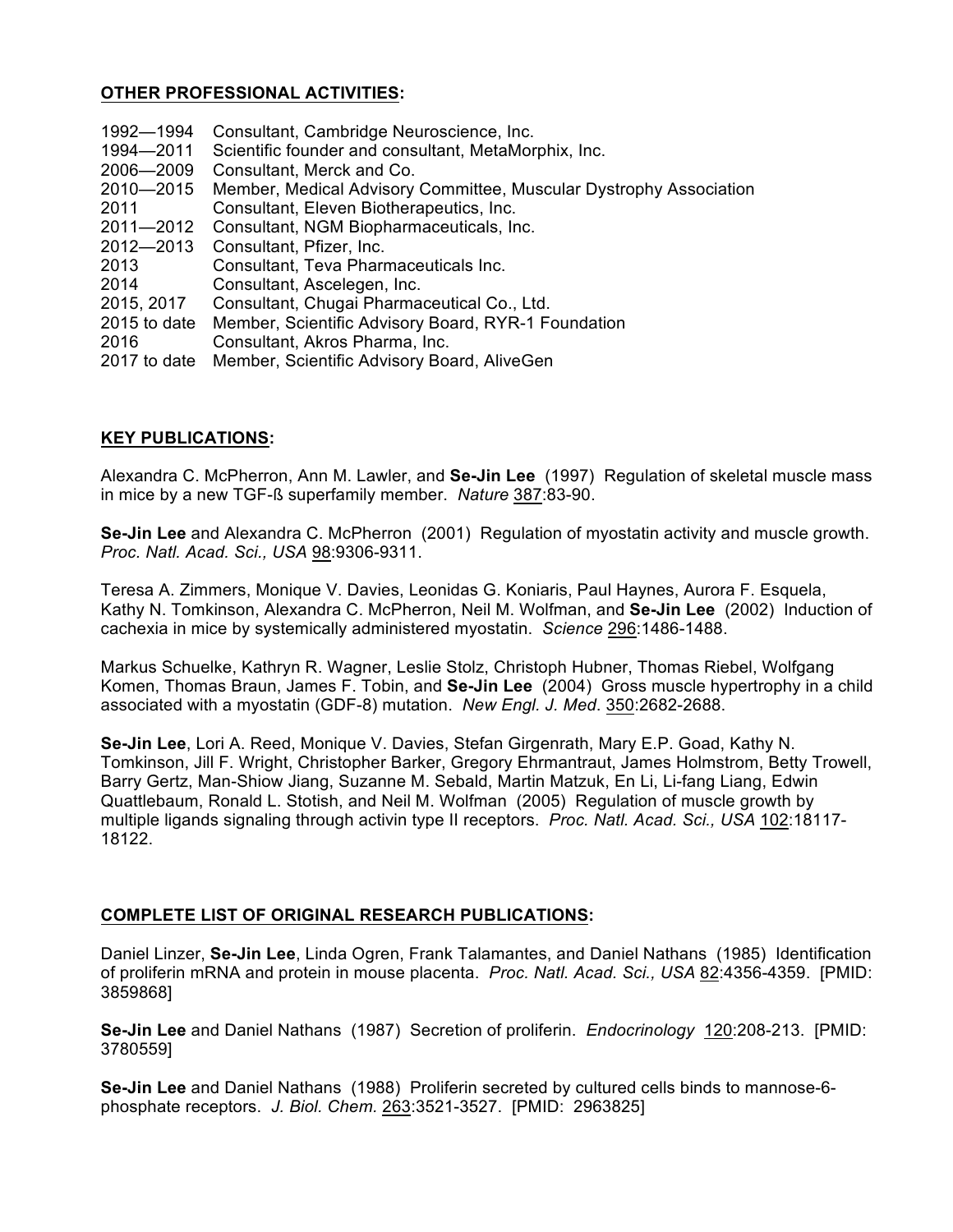**Se-Jin Lee**, Frank Talamantes, Elizabeth Wilder, Daniel Linzer, and Daniel Nathans (1988) Trophoblastic giant cells of the mouse placenta as the site of proliferin synthesis. *Endocrinology* 122:1761-1768. [PMID: 3359962]

**Se-Jin Lee** (1990) Expression of HSP86 in male germ cells. *Mol. Cell. Biol.* 10:3239-3242. [PMID: 2342473]

**Se-Jin Lee** (1990) Identification of a novel member (GDF-1) of the transforming growth factor-ß superfamily. *Mol. Endocrinol.* 4:1034-1040. [PMID: 1704486]

**Se-Jin Lee** (1991) Expression of growth/differentiation factor-1 in the nervous system: Conservation of a bi-cistronic structure. *Proc. Natl. Acad. Sci., USA* 88:4250-4254. [PMID: 2034669]

Alexandra C. McPherron and **Se-Jin Lee** (1993) GDF-3 and GDF-9: Two new members of the transforming growth factor-ß superfamily containing a novel pattern of cysteines. *J. Biol. Chem.* 268:3444-3449. [PMID: 8429021]

Elaine E. Storm, Thanh V. Huynh, Neal G. Copeland, Nancy A. Jenkins, David M. Kingsley, and **Se-Jin Lee** (1994) Limb alterations in *brachypodism* mice due to mutations in a new member of the TGF-ß superfamily. *Nature* 368:639-643. [PMID: 8145850]

Sharon A. McGrath, Aurora F. Esquela, and **Se-Jin Lee** (1995) Oocyte-specific expression of growth/differentiation factor-9. *Mol. Endocrinol.* 9:131-136. [PMID: 7760846]

Noreen S. Cunningham, Nancy A. Jenkins, Debra J. Gilbert, Neal G. Copeland, A. Hari Reddi, and **Se-Jin Lee** (1995) Growth/Differentiation Factor-10: A new member of the transforming growth factor-ß superfamily related to bone morphogenetic protein-3. *Growth Factors* 12:99-109. [PMID: 8679252]

Alexandra C. McPherron, Ann M. Lawler, and **Se-Jin Lee** (1997) Regulation of skeletal muscle mass in mice by a new TGF-ß superfamily member. *Nature* 387:83-90. [PMID: 9139826]

Aurora F. Esquela, Teresa A. Zimmers, Leonidas G. Koniaris, James V. Sitzmann, and **Se-Jin Lee** (1997) Transient down-regulation of inhibin-ßC expression following partial hepatectomy. *Biochem. Biophys. Res. Comm.* 235:553-556. [PMID: 9207194]

Alexandra C. McPherron and **Se-Jin Lee** (1997) Double muscling in cattle due to mutations in the myostatin gene. *Proc. Natl. Acad. Sci., USA* 94:12457-12461. [PMID: 9356471]

Alexandra C. McPherron, Ann M. Lawler, and **Se-Jin Lee** (1999) Regulation of anterior/posterior patterning of the axial skeleton by growth/differentiation factor-11. *Nature Genet*. 22:260-264. [PMID: 10391213]

Renbin Zhao, Ann M. Lawler, and **Se-Jin Lee** (1999) Characterization of GDF-10 expression patterns and null mice. *Dev. Biol.* 212:68-79. [PMID: 10419686]

Christopher T. Rankin, Tracie Bunton, Ann M. Lawler, and **Se-Jin Lee** (2000) Regulation of left-right patterning in mice by growth/differentiation factor-1. *Nature Genet.* 24:262-265. [PMID: 107—179]

Edward C. Hsiao, Leonidas G. Koniaris, Teresa A. Zimmers-Koniaris, Suzanne M. Sebald, Thanh Huynh, and **Se-Jin Lee** (2000) Characterization of growth/differentiation factor-15 (*Gdf15*): a TGF-ß superfamily member induced following liver injury. *Mol. Cell. Biol.* 20:3742-3751. [PMID: 10779363]

**Se-Jin Lee** and Alexandra C. McPherron (2001) Regulation of myostatin activity and muscle growth. *Proc. Natl. Acad. Sci., USA* 98:9306-9311. [PMID: 11459935]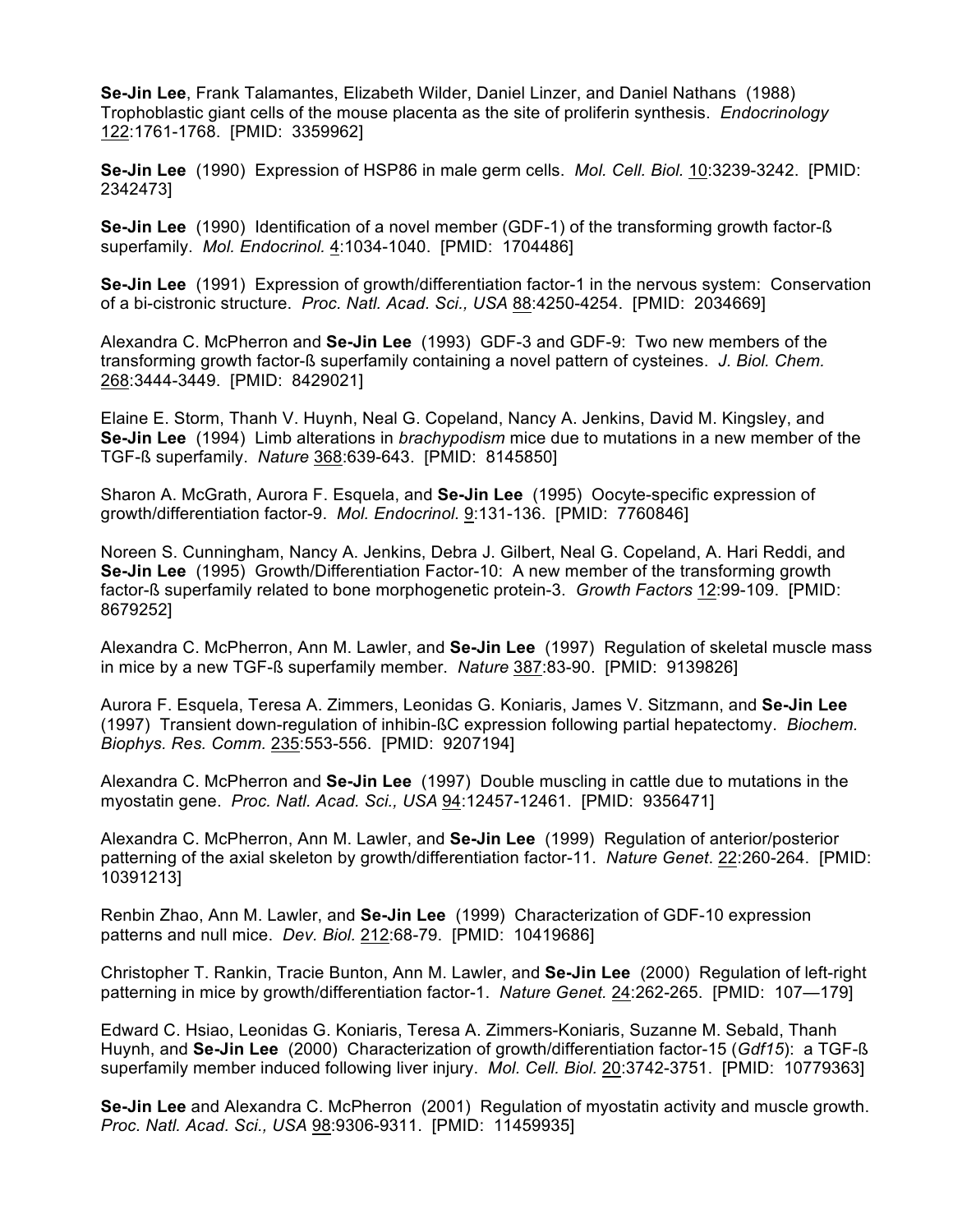Alexandra C. McPherron and **Se-Jin Lee** (2002) Suppression of body fat accumulation in myostatindeficient mice. *J. Clin. Invest.* 109:595-601. [PMID: 11877467]

Teresa A. Zimmers, Monique V. Davies, Leonidas G. Koniaris, Paul Haynes, Aurora F. Esquela, Kathy N. Tomkinson, Alexandra C. McPherron, Neil M. Wolfman, and **Se-Jin Lee** (2002) Induction of cachexia in mice by systemically administered myostatin. *Science* 296:1486-1488. [PMID: 12029139]

Kathryn R. Wagner, Alexandra C. McPherron, Nicole Winik, and **Se-Jin Lee** (2002) Loss of myostatin attenuates severity of muscular dystrophy in mdx mice. *Ann. Neurol.* 52:832-836. [PMID: 12447939]

Aurora F. Esquela and **Se-Jin Lee** (2003) Regulation of metanephric kidney development by growth/differentiation factor 11. *Dev. Biol.* 257:356-370. [PMID: 12729564]

Neil M. Wolfman, Alexandra C. McPherron, William N, Pappano, Monique V. Davies, Kening Song, Kathleen N. Tomkinson, Jill F. Wright, Liz Zhao, Suzanne M. Sebald, Daniel S. Greenspan, and **Se-Jin Lee** (2003) Activation of latent myostatin by the BMP-1/tolloid family of metalloproteinases. *Proc. Natl. Acad. Sci., USA* 100:15842-15846. [PMID: 14671324]

Markus Schuelke, Kathryn R. Wagner, Leslie Stolz, Christoph Hubner, Thomas Riebel, Wolfgang Komen, Thomas Braun, James F. Tobin, and **Se-Jin Lee** (2004) Gross muscle hypertrophy in a child associated with a myostatin (GDF-8) mutation. *New Engl. J. Med*. 350:2682-2688. [PMID: 15215484]

**Se-Jin Lee**, Lori A. Reed, Monique V. Davies, Stefan Girgenrath, Mary E.P. Goad, Kathy N. Tomkinson, Jill F. Wright, Christopher Barker, Gregory Ehrmantraut, James Holmstrom, Betty Trowell, Barry Gertz, Man-Shiow Jiang, Suzanne M. Sebald, Martin Matzuk, En Li, Li-fang Liang, Edwin Quattlebaum, Ronald L. Stotish, and Neil M. Wolfman (2005) Regulation of muscle growth by multiple ligands signaling through activin type II receptors. *Proc. Natl. Acad. Sci., USA* 102:18117- 18122. [PMID: 16330774]

**Se-Jin Lee** (2007) Quadrupling muscle mass in mice by targeting TGF-ß signaling pathways. *PLoS ONE* 2(8):e789. doi:10.1371/journal.pone.0000789 [PMID: 17726519]

**Se-Jin Lee** (2008) Genetic analysis of the role of proteolysis in the activation of latent myostatin. *PLoS ONE* 3(8):e1628. doi:10.1371/journal.pone.0001628 [PMID: 18286185]

Alexandra C. McPherron, Thanh V. Huynh, and **Se-Jin Lee** (2009) Redundancy of myostatin and growth/differentiation factor 11 function. *BMC Dev. Biol.* 9:24. doi:10.1186/1471-213X-9-24. [PMID: 19298661]

Yuichi Oshima, Noriyuki Ouchi, Masayuki Shimano, David R. Pimentel, Kyriakos N. Papanicolaou, Kalyani D. Panse, Kunihiro Tsuchida, Enrique Lara-Pezzi, **Se-Jin Lee**, and Kenneth Walsh (2009) Activin A and follistatin-like 3 determine the susceptibility of heart to ischemic injury. *Circulation* 120:1606-1615. [PMID: 19805648]

Kevin J. Morine, Lawrence T. Bish, Joshua T. Selsby, Jeffrey A. Gazzara, Klara Pendrak, Meg M. Sleeper, Elisabeth R. Barton, **Se-Jin Lee**, and H. L. Sweeney (2010) Activin IIB receptor blockade attenuates dystrophic pathology in a mouse model of Duchenne muscular dystrophy. *Muscle Nerve* 42:722-730. [PMID: 20730876]

**Se-Jin Lee**, Yun-Sil Lee, Teresa A. Zimmers, Arshia Soleimani, Martin M. Matzuk, Kunihiro Tsuchida, Ronald D. Cohn, and Elisabeth R. Barton (2010) Regulation of muscle mass by follistatin and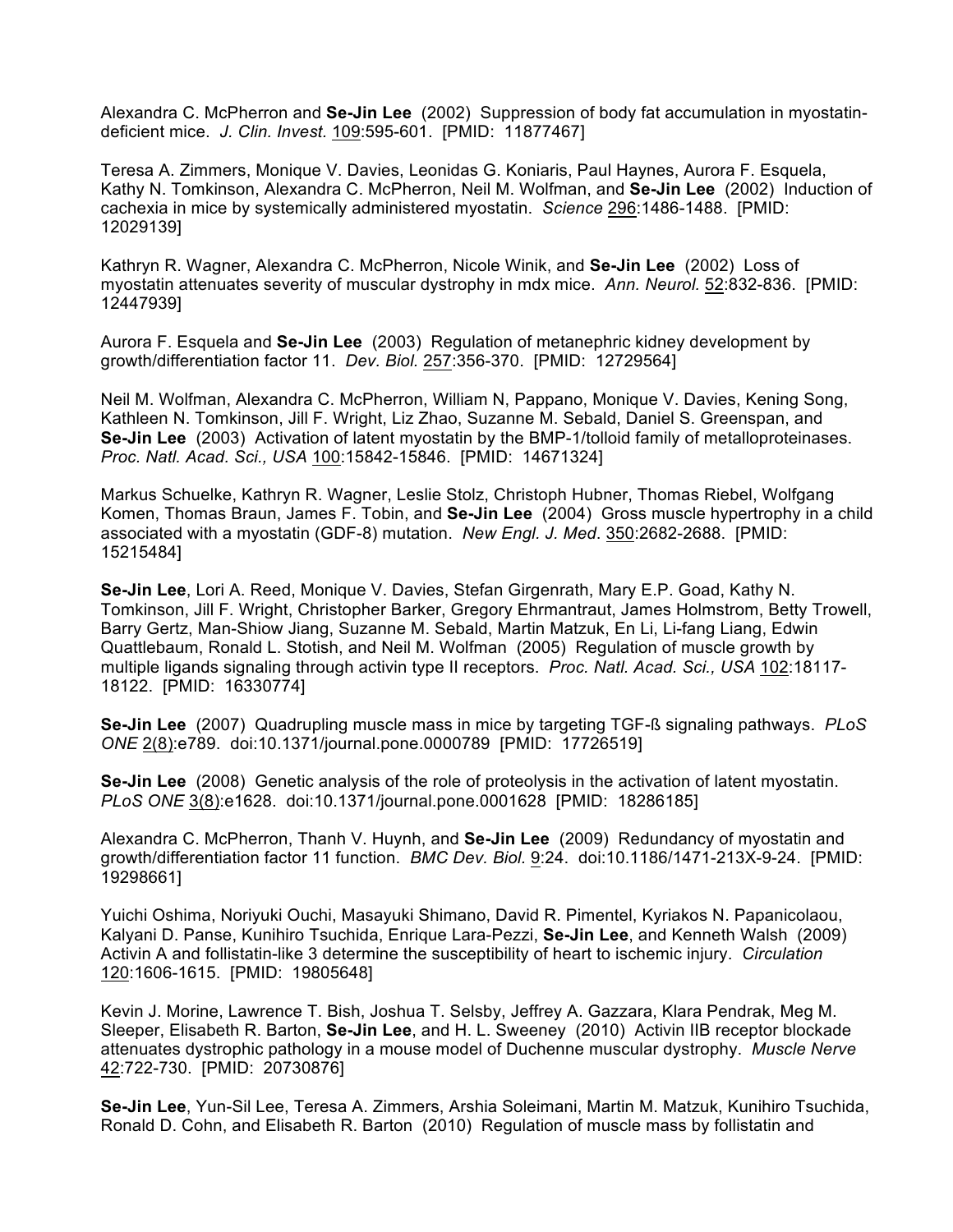activins. *Mol. Endocrinol.* 24:1998-2008. [PMID: 20810712]

Young Jae Lee, Alexandra McPherron, Susan Choe, Yasuo Sakai, Roshantha A. Chandraratna, **Se-Jin Lee**, and S. Paul Oh (2010) Growth differentiation factor 11 signaling controls retinoic acid activity for axial vertebral development. *Dev. Biol.* 347:195-203. [PMID: 20801112]

Saskia C.A. de Jager, Beatriz Bermúdez, Ilze Bot, Rory R. Koenen, Martine Bot, Annemieke Kavelaars, Vivian de Waard, Cobi J. Heijnen, Francisco J.G. Muriana, Christian Weber, Theo J.C. van Berkel, Johan Kuiper, **Se-Jin Lee**, Rocio Abia, and Erik A.L. Biessen (2011) Growth differentiation 15 deficiency protects against atherosclerosis by attenuating CCR2-mediated macrophage chemotaxis. *J. Exp. Med.* 208:217-225. [PMID: 21242297]

Masayuki Shimano, Noriyuki Ouchi, Kazuto Nakamura, Yuichi Oshima, Akiko Higuchi, David R. Pimentel, Kalyani D. Panse, Enrique Lara-Pezzi, **Se-Jin Lee**, Flora Sam, and Kenneth Walsh (2011) Cardiac myocyte-specific ablation of follistatin-like 3 attenuates stress-induced myocardial hypertrophy. *J. Biol. Chem.* 286:9840-9848. [PMID: 21245136]

Nicolas Ricard, Delphine Ciais, Sandrine Levet, Mariela Subileau, Christine Mallet, Teresa A. Zimmers, **Se-Jin Lee**, Marie Bidart, Jean-Jacques Feige, and Sabine Bailly (2012) BMP9 and BMP10 are critical for postnatal retinal vascular remodeling. *Blood* 119:6162-6171. [PMID: 22566602]

Yi Liu-Chittenden, Bo Huang, Joong Sup Shim, Qian Chen, **Se-Jin Lee**, Robert A. Anders, Jun O. Liu, and Duojia Pan (2012) Genetic and pharmacological disruption of the TEAD-YAP complex suppresses the oncogenic activity of YAP. *Genes Dev*. 26:1300-1305. [PMID: 22677547]

**Se-Jin Lee**, Thanh V. Huynh, Yun-Sil Lee, Suzanne M. Sebald, Sarah Wilcox-Adelman, Naoki Iwamori, Christoph Lepper, Martin M. Matzuk, and Chen-Ming Fan (2012) Role of satellite cells versus myofibers in muscle hypertrophy induced by inhibition of the myostatin/activin signaling pathway. *Proc. Natl. Acad. Sci., USA* 109:E2353-E2360. doi:10.1073/pnas.1206410109. [PMID: 22869749]

Yang A. Roby, Michael A. Bushey, Li E. Cheng, Heather M. Kulaga, **Se-Jin Lee**, and Randall R. Reed (2012) *Zfp423/OAZ* mutation reveals the importance of Olf/EBF transcription activity in olfactory neuronal maturation. *J. Neurosci.* 32:13679-13688a. [PMID: 23035080]

Raouia Fakhfakh, **Se-Jin Lee**, and Jacques P. Tremblay (2012) Administration of a soluble activin type IIB receptor promotes the transplantation of human myoblasts in dystrophic mice. *Cell Transplant.* 21:1419-1430. [PMID: 22449443]

Sandrine Levet, Delphine Ciais, Galina Merdzhanova, Christine Mallet, Teresa A. Zimmers, **Se-Jin Lee**, Fabrice P. Navarro, Isabelle Texier, Jean-Jacques Feige, Sabine Bailly, and Daniel Vittet (2013) Bone Morphogenetic Protein 9 (BMP9) controls lymphatic vessel maturation and valve formation. *Blood*, 122:598-607. [PMID: 23741013]

Yun-Sil Lee and **Se-Jin Lee** (2013) Regulation of GDF-11 and myostatin activity by GASP-1 and GASP-2. *Proc. Natl. Acad. Sci., USA* 110:E3713-22. doi: 10.1073/pnas.1309907110*.* [PMID: 24019467]

Yasuhiro Yoshimatsu, Yulia G. Lee, Yuichi Akatsu, Luna Taguchi, Hiroshi I. Suzuki, Sara I. Cunha, Kazuichi Maruyama, Yuka Suzuki, Tomoko Yamazaki, Akihiro Katsura, S. Paul Oh, Teresa A. Zimmers, **Se-Jin Lee**, Kristian Pietras, Gou Young Koh, Kohei Miyazono, and Tetsuro Watabe (2013) Bone morphogenetic protein-9 inhibits lymphatic vessel formation via activin receptor-like kinase 1 during development and cancer progression. *Proc. Natl. Acad. Sci., USA* 110:18940-18945. [PMID: 24133138]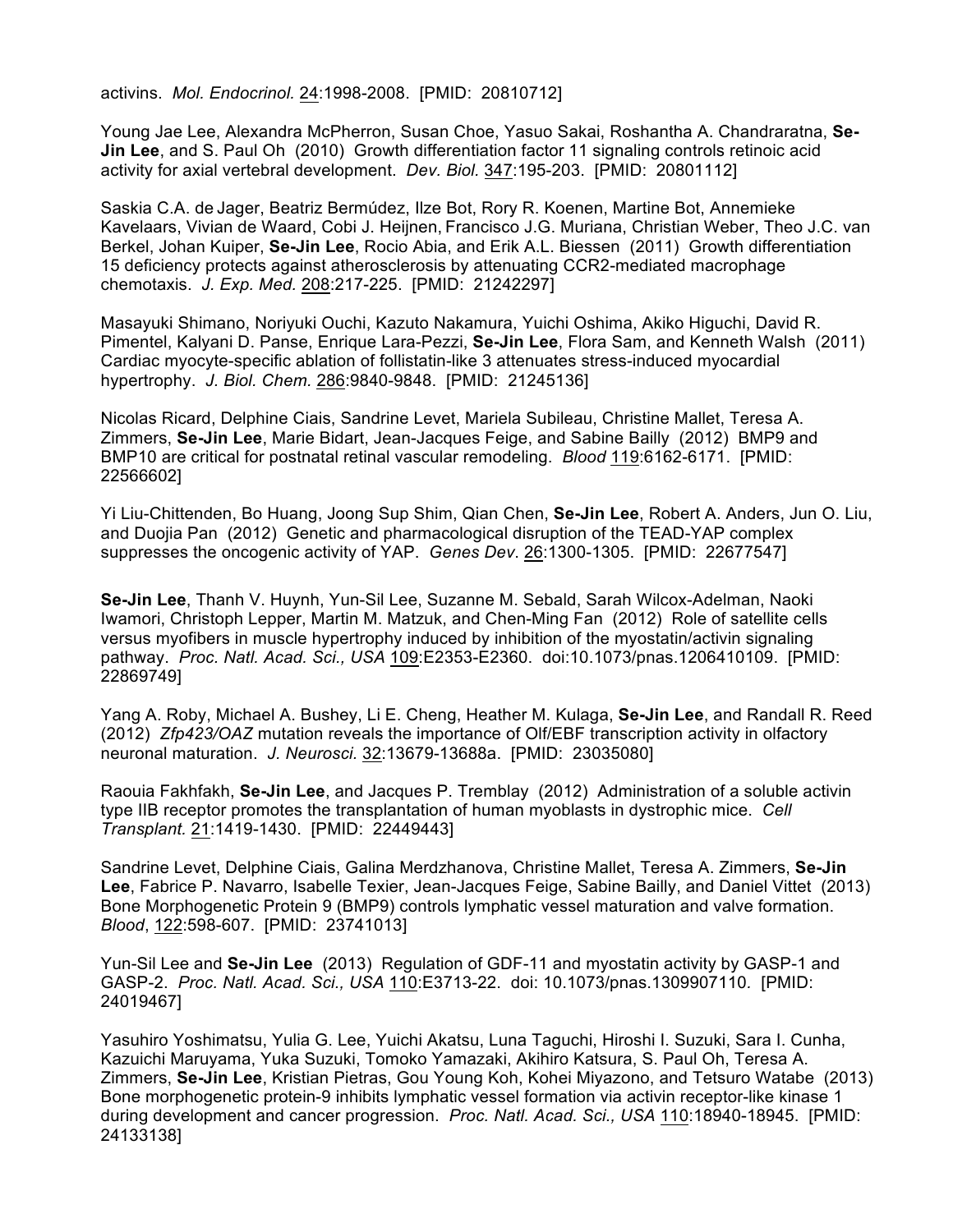Alison M. Muir, Yinshi Ren, Delana H. Butz, Nicholas A. Davis, Robert D. Blank, David E. Birk, **Se-Jin Lee**, David Rowe, Jian Q. Feng, and Daniel S. Greenspan (2014) Induced ablation of *Bmp1* and *Tll1* produces osteogenesis imperfecta in mice. *Hum. Mol. Genet.* 23:3085-3101. [PMID: 24419319]

Elizabeth M. MacDonald, Eva Andres-Mateos, Rebeca Mejias, Jessica L. Simmers, Ruifa Mi, Jae-Sung Park, Stephanie Ying, Ahmet Hoke, **Se-Jin Lee**, and Ronald D. Cohn (2014) Denervation atrophy is independent from Akt and mTOR activation and is not rescued by myostatin inhibition. *Dis. Model. Mech.* 7:471-481. [PMID: 24504412]

Douglas J. DiGirolamo, Vandana Singhai, Xiaoli Chang, **Se-Jin Lee**, and Emily L. Germain-Lee (2015) Administration of soluble activin receptor 2B increases bone and muscle mass in a mouse model of osteogenesis imperfecta. *Bone Res.* 3:14042. doi:10.1038/boneres.2014.42.

Ryan G. Walker, Elizabeth B. Angerman, Chandramohan Kattamuri, Yun-Sil Lee, **Se-Jin Lee**, and Thomas B. Thompson (2015) Alternative binding modes identified for Growth and Differentiation Factor-associated Serum Protein (GASP)-family antagonism of myostatin. *J. Biol. Chem.* 290:7506- 7516.

Yun-Sil Lee, Adam Lehar, Suzanne Sebald, Min Liu, Kayleigh A. Swaggart, C. Conover Talbot, Jr, Peter Pytel, Elisabeth R. Barton, Elizabeth M. McNally, and **Se-Jin Lee** (2015) Muscle hypertrophy induced by myostatin inhibition accelerates degeneration in dysferlinopathy. *Hum. Mol. Genet.* 24:5711-5719.

Lori R. Bernstein, Amelia C.L. Mackenzie, **Se-Jin Lee**, Charles L. Chaffin, and Istvan Merchenthaler (2016) Activin decoy receptor ActRIIB:Fc lowers FSH and therapeutically restores oocyte yield, prevents oocyte chromosome misalignments and spindle aberrations, and increases fertility in midlife female SAMP8 mice. *Endocrinology* 157:1234-1247.

Yun-Sil Lee, Thanh V. Huynh, and **Se-Jin Lee** (2016) Paracrine and endocrine modes of myostatin action. *J. Appl. Physiol.* 120:592-598.

Alison M. Muir, Dawiyat Massoudi, Ngon Nguyen, Douglas R. Keene, **Se-Jin Lee**, David E. Birk, Jeffrey M. Davidson, M. Peter Marinkovich, and Daniel S. Greenspan (2016) BMP1-like proteinases are essential to the structure and wound healing of skin. *Matrix Biol.* 56:114-131.

Benjamin V. Park, Zachary T. Freeman, Ali Ghasemzadeh, Michael A. Chattergoon, Alleluiah Rutebemberwa, Jordana Steigner, Matthew E. Winter, Thanh V. Huynh, Suzanne M. Sebald, **Se-Jin Lee**, Fan Pan, Drew M. Pardoll, and Andrea L. Cox (2016) TGFß1-Mediated SMAD3 Enhances PD-1 Expression on Antigen-Specific T Cells in Cancer. Cancer Discov. 6:1366-1381.

Nikolas M. Eleftheriou, Jonas Sjölund, Matteo Bocci, Eliane Cortez, **Se-Jin Lee**, Sara I. Cunha, and Kristian Pietras (2016) Compound genetically engineered mouse models of cancer reveal dual targeting of ALK1 and endoglin as a synergistic opportunity to impinge on angiogenic TGF-β signaling. *Oncotarget* 7:84314-84325.

Hyo Kyun Chung, Dongryeol Ryu, Koon Soon Kim, Joon Young Chang, Yong Kyung Kim, Hyon-Seung Yi, Seul Gi Kang, Min Jeong Choi, Seong Eun Lee, Saet-Byel Jung, Min Jeong Ryu, Soung Jung Kim, Gi Ryang Kweon, Hail Kim, Jung Hwan Hwang, Chul-Ho Lee, **Se-Jin Lee**, Christopher E. Wall, Michael Downes, Ronald M. Evans, Johan Auwerx, and Minho Shong (2017) Growth differentiation factor 15 is a myomitokine governing systemic energy homeostasis. *J. Cell Biol.* 216:149-165.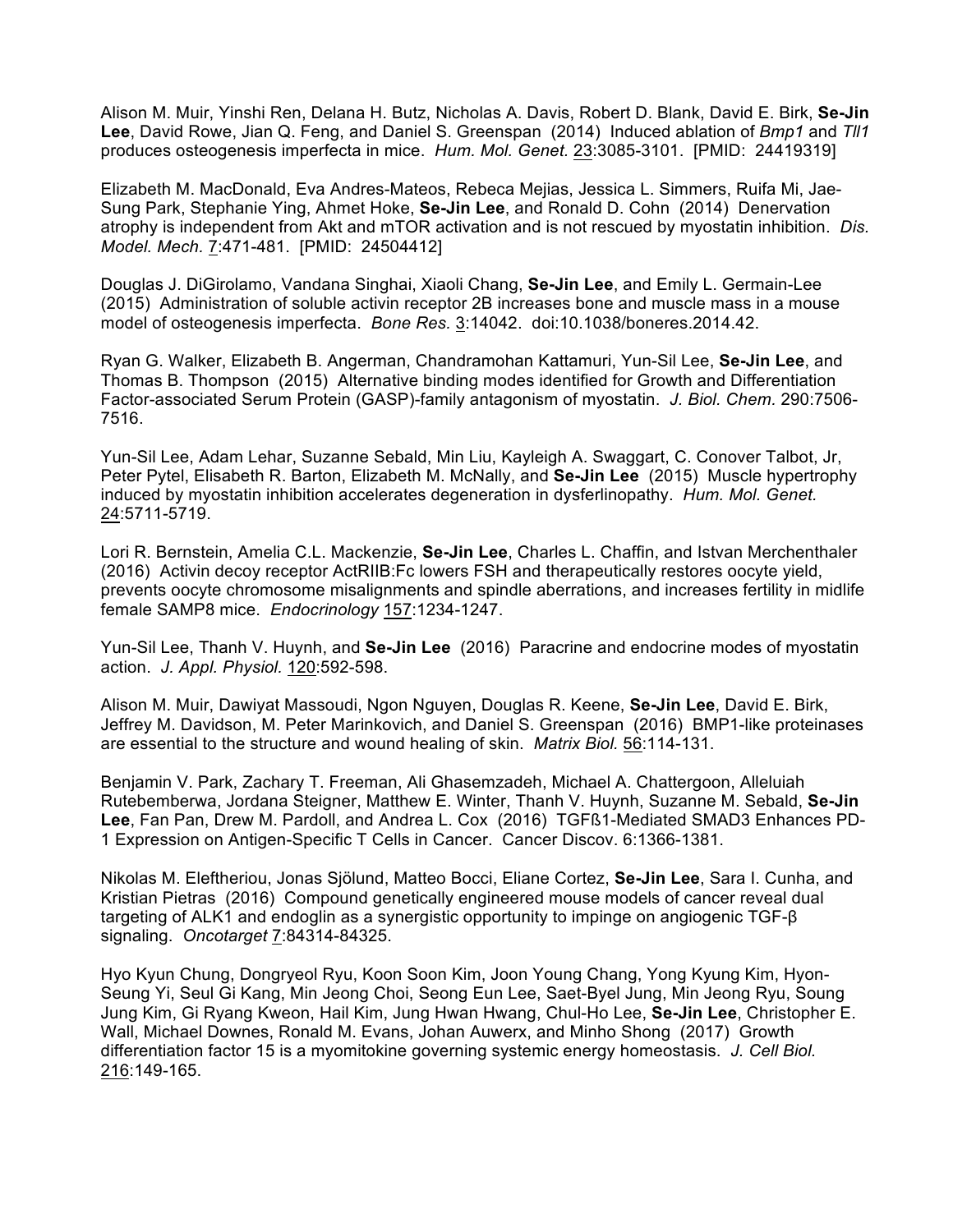Rajan Singh, Melissa Braga, Srinivasa T. Reddy, **Se-Jin Lee**, Meher Parveen, Victor Grijalva, Laurent Vergnes, and Shehla Pervin (2017) Follistatin Targets Distinct Pathways To Promote Brown Adipocyte Characteristics in Brown and White Adipose Tissues. *Endocrinol.* 158:1217-1230.

Katja Breitkopf-Heinlein, Christoph Meyer, Courtney König, Haristi Gaitantzi, Annalisa Addante, Maria Thomas, Eliza Wiercinska, Chen Cai, Qi Li, Fengqi Wan, Claus Hellerbrand, Nektarios A. Valous, Maximilian J. Hahnel, Christian Ehlting, Johannes G. Bode, Stephanie Müller-Bohl, Ursula Klingmüller, Jutta Altenöder, Iryna Ilkavets, Marie-José Goumans, Lukas J. A. C. Hawinkels, **Se-Jin Lee**, Matthias Wieland, Carolin Mogler, Matthias P. Ebert, Blanca Herrera, Hellmut G. Augustin, Aránzazu Sánchez, Steven Dooley, and Peter ten Dijke (2017) BMP-9 interferes with liver regeneration and promotes liver fibrosis. *Gut* 66:939-954.

Brian C. Goh, Vandana Singhal, Angelica J. Herrera, Ryan E. Tomlinson, Soohyun Kim, Marie-Claude Faugere, Emily L. Germain-Lee, Thomas L. Clemens, **Se-Jin Lee**, and Douglas J. DiGirolamo (2017) Activin receptor type 2A (ACVR2A) functions directly in osteoblasts as a negative regulator of bone mass. *J. Biol. Chem.* 292:13809-13822.

#### **INVITED REVIEWS AND COMMENTARIES**:

Alexandra C. McPherron and **Se-Jin Lee** (1996) The transforming growth factor-ß superfamily. *In* Growth Factors and Cytokines in Health and Disease, vol. 1B. D. LeRoith and C. Bondy, eds. JAI Press, Inc., Greenwich, CT, pp. 357-393.

**Se-Jin Lee** and Alexandra C. McPherron (1999) Myostatin and the control of skeletal muscle mass. *Curr. Opin. Genet. Dev.* 9:604-607. [PMID: 10508689]

**Se-Jin Lee** (2004) Regulation of muscle mass by myostatin. *Ann. Rev. Cell Dev. Biol.* 20:61-86. [PMID: 15473835]

**Se-Jin Lee** (2007) Sprinting without myostatin: a genetic determinant of athletic prowess. *Trends Genet.* 23:475-477. [PMID: 17884234]

**Se-Jin Lee** (2010) Speed and endurance: you can have it all. *J. Appl. Physiol.* 109:621-622. [PMID: 20538843]

**Se-Jin Lee** (2010) Extracellular regulation of myostatin: a molecular rheostat for muscle mass. *Immun., Endoc. & Metab. Agents in Med. Chem.*, 10:183-194. [PMID: 21423813]

**Se-Jin Lee** and David J. Glass (2011) Treating cancer cachexia to treat cancer. *Skeletal Muscle*, 1:2. [PMID: 21798080]

**Se-Jin Lee** (2012) Myostatin: regulation, function, and therapeutic applications. In Joseph A. Hill and Eric N. Olson (Eds.), *Muscle: Fundamental Biology and Mechanisms of Disease* (pp. 1077- 1084). Academic Press.

#### **ISSUED U.S. PATENTS:** 53 total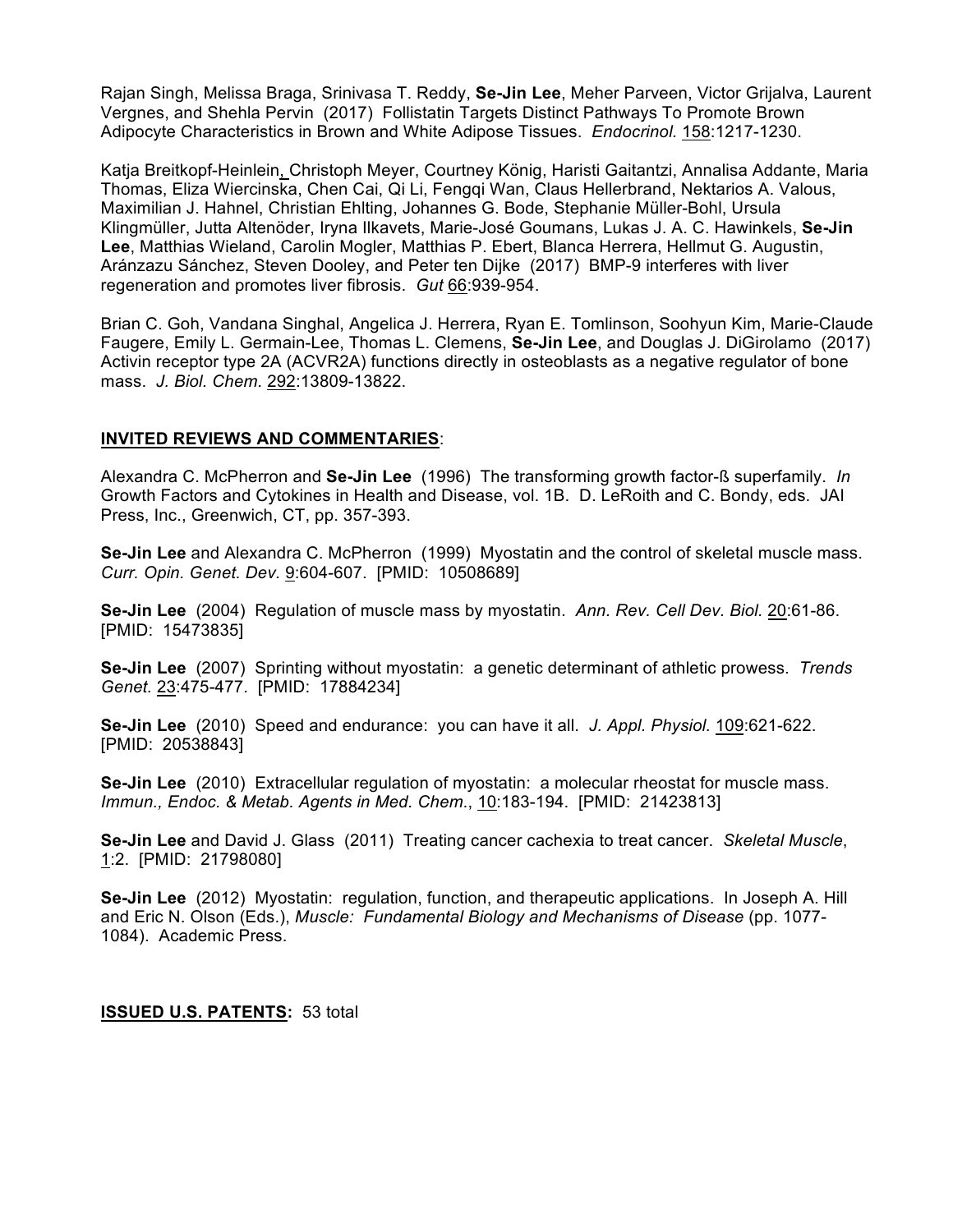# **INVITED LECTURES:**

Scientific Conferences and Symposia:

Gordon Research Conference: Lysosomes (1988) Gordon Research Conference: Animal Cells and Viruses (1990) 36<sup>th</sup> Annual Southeast Regional Developmental Biology Conference (1994) 1<sup>st</sup> International Conference on Bone Morphogenetic Proteins (1994) 15<sup>th</sup> Annual Congress of the Korean Society of Medical Genetics—plenary speaker (1995) 2<sup>nd</sup> International Conference on Fibrodysplasia Ossificans Progressiva (1995) 8<sup>th</sup> Annual TGF-ß Symposium (Japan)—plenary speaker (1997) Gordon Research Conference: Myogenesis (1998) Gordon Research Conference: Myogenesis (2001) FASEB Summer Research Conference: The TGF-ß Superfamily—Signaling and Development (2001) Keystone Symposium: Molecular Control of Adipogenesis and Obesity/Diabetes Mellitus— Molecular Mechanisms, Genetics, and New Therapies (2002) American Physiological Society: Myostatin—symposium chair (2002) Poultry Science Association: Genetic Technology Applied to Poultry Production (2002) American Association for Cancer Research: The TGF-ß Superfamily—Roles in the Pathogenesis of Cancer and Other Diseases (2003) FASEB Summer Research Conference: The TGF-ß Superfamily—Signaling and Development (2003) Society for Developmental Biology, 62<sup>nd</sup> Annual Meeting—plenary speaker (2003) Developmental Biology Day, University of Alabama at Birmingham (2004) Life Sciences Research Foundation, guest speaker (2005) Spring Symposium of the Korean Society of Endocrinology—plenary speaker (2006) Endocrine Society: Normal and Oncogenic Roles of Activin, Inhibin, and Other TGF-ß Related Ligands (2007) Poultry Performance Workshop (2007) Partnership for Biotechnology Research (Huntsville, Alabama), 9<sup>th</sup> Annual BioRetreat—keynote speaker (2007) Banbury Center Conference: Molecular Mechanisms Modulating Skeletal Muscle Mass and Function (2008) 2<sup>nd</sup> Annual Dysferlin Conference (2008) Institute of Myology workshop: Current Advances in the Development of Therapies for Neuromuscular Disorders Based on Myostatin Signaling (2008) Washington University School of Medicine, Department of Pediatrics Retreat—keynote speaker (2009) 3<sup>rd</sup> Annual Dysferlin Conference (2009) Therapeutic Targets in the Congenital Muscular Dystrophies (2009) The Nature Colloquia on Biomedicine: Colloquium on Frailty—organizer (2010) Parent Project Muscular Dystrophy (2010) 6<sup>th</sup> Annual Dysferlin Conference (2013) ASBMR Symposium: Cutting Edge Discoveries in Muscle Biology, Disease, and Therapeutics (2013) Ho-Am Forum on Medicine (2014) Universities/Research Institutes: Carnegie Institution of Washington (1988)

Massachusetts Institute of Technology (1988) Harvard Medical School (1990) Fox Chase Cancer Center (1990) Harvard University (1990) Johns Hopkins University School of Medicine (1990) SUNY Stony Brook (1991)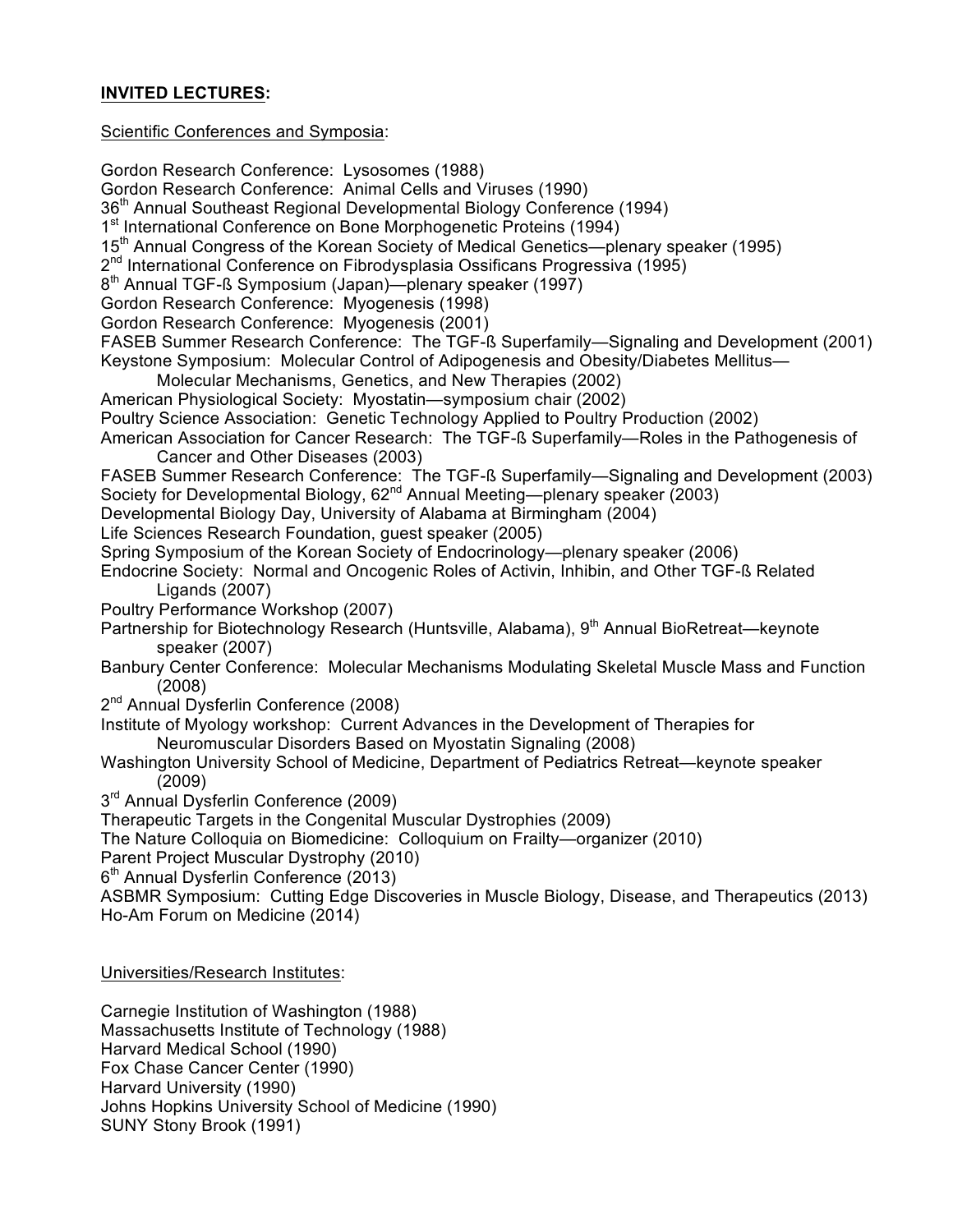Stanford Medical School (1991) Massachusetts Institute of Technology (1991) University of Texas Southwestern Medical Center (1991) Columbia College of Physicians and Surgeons (1991) National Institutes of Health (1991) Vanderbilt Medical School (1991) Jackson Lab (1991) National Institutes of Health (1992) Carnegie Institution of Washington (1993) Tokyo Medical and Dental University (1997) University of Virginia Medical School (1998) University of Cincinnati Medical School (1998) Harvard Medical School, Massachusetts General Hospital (1998) Roslin Institute (1998) Carnegie Institution of Washington (1998) University of Texas Southwestern Medical Center (1998) University of Maryland Medical School (1999) Center for Advanced Biotechnology and Medicine (2001) University of Michigan School of Medicine (2002) Mount Sinai School of Medicine (2003) Marshall Space Flight Center (2003) University of Pennsylvania (2003) Boston Obesity Nutrition Research Center (2004) University of Florida (2004) SUNY Stony Brook (2004) Joslin Diabetes Center (2005) New York University Medical Center (2005) Karolinska Institutet (2006) University of Wyoming (2007) Boston University School of Medicine (2007) University of Miami School of Medicine (2008) Boston Biomedical Research Institute (2008) University of Maryland School of Medicine (2010) Sanford-Burnham Medical Research Institute (2010) University of Pennsylvania (2011) Children's National Medical Center (2011) Karolinska Institutet (2013) Gachon University (2013) Samsung Medical Center (2013) Jackson Laboratory for Genomic Medicine (2015) University of Connecticut (2015) Jackson Laboratory (2015)

#### Companies:

Genentech, Inc. (1990) Genentech, Inc. (1991) Creative Biomolecules, Inc. (1991) Cambridge Neuroscience, Inc. (1991) Creative Biomolecules, Inc. (1993) Amgen, Inc. (1993) ARES Advanced Technologies (1993) Genetics Institute, Inc. (1994) Proscript, Inc. (1997)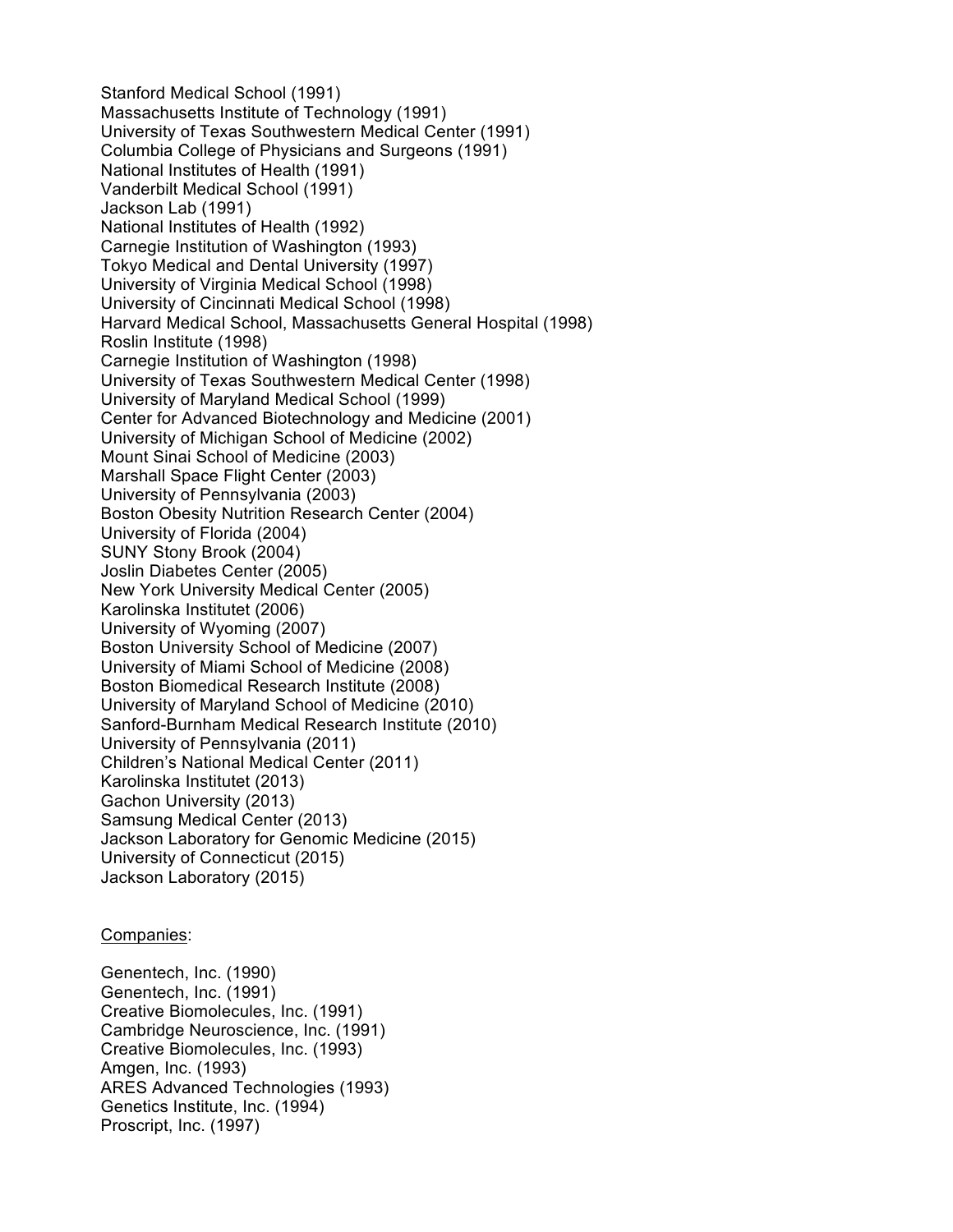Hoechst Marion Roussel—Japan (1997) Eli Lilly and Company (1998) Pfizer, Inc. (1999) Amgen, Inc. (2002) Novartis Biomedical Research Institute (2005) Merck Research Laboratories (2005) Amgen, Inc. (2005) Pfizer, Inc. (2005) Merck Research Laboratories (2006) Acceleron, Inc. (2007) Merck Research Laboratories (2010) NGM Biopharmaceuticals, Inc. (2010) Eleven Biotherapeutics, Inc. (2011) Pfizer, Inc. (2012)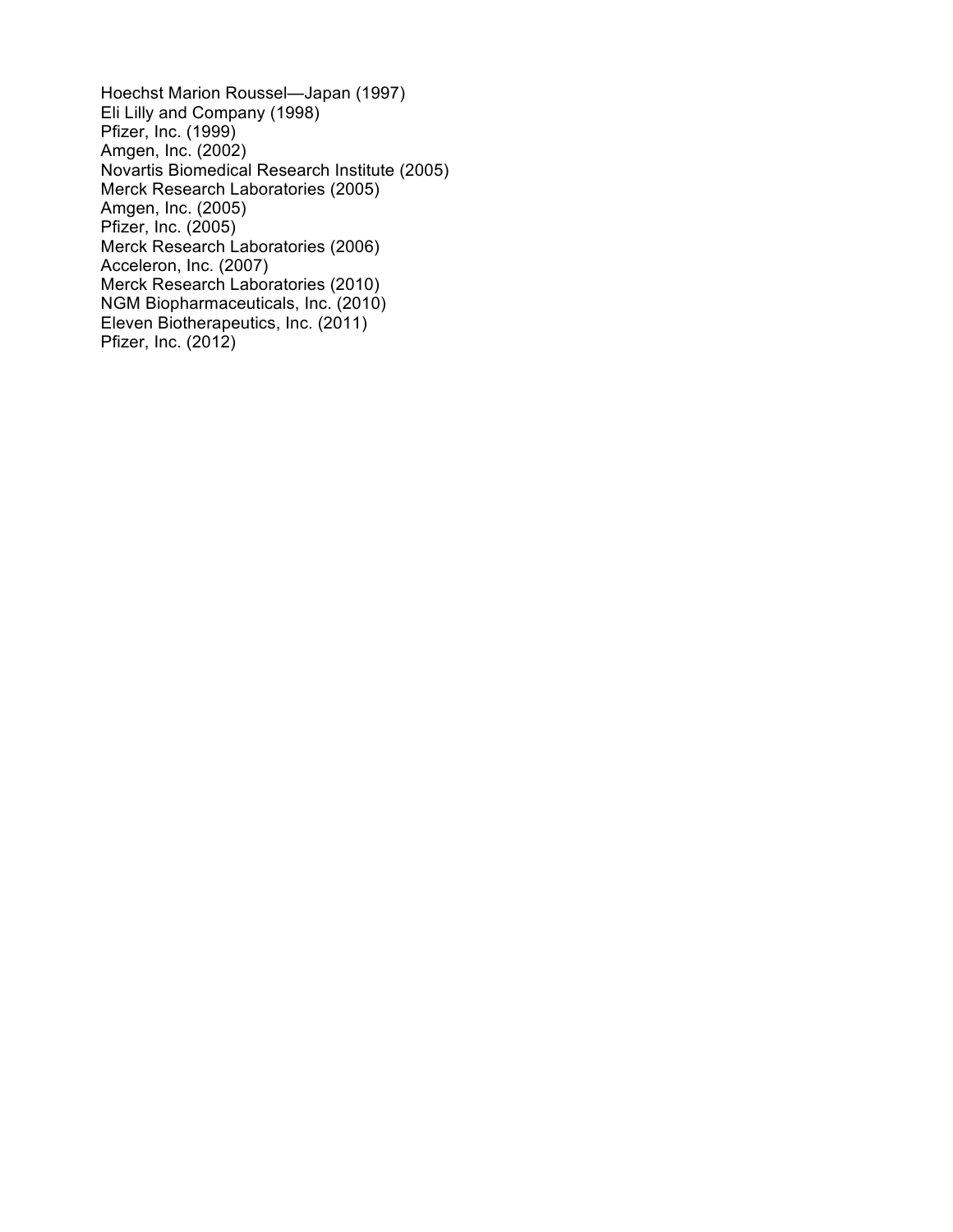# **GRANT SUPPORT:**

| <b>Organization</b>                                  | Grant                                                   | <b>Dates</b>   |
|------------------------------------------------------|---------------------------------------------------------|----------------|
| <b>American Cancer Society</b>                       | Junior Faculty Research Award (P.I.)                    | 07/89 to 06/92 |
| <b>American Cancer Society</b>                       | research grant CB-14B (P.I.)                            | 07/90 to 06/95 |
| March of Dimes Birth Defects<br>Foundation           | Basil O'Conner Starter Scholar Research<br>Award (P.I.) | 09/90 to 08/92 |
| Edward Mallinckrodt, Jr.<br>Foundation               | research grant (P.I.)                                   | 10/91 to 02/95 |
| March of Dimes Birth Defects<br>Foundation           | research grant 1-FY93-0223 (P.I.)                       | 07/93 to 06/95 |
| <b>NIH</b>                                           | R01HD30740 (P.I.)                                       | 07/93 to 06/98 |
| Cambridge Neuroscience, Inc,                         | research grant (P.I.)                                   | 08/93 to 07/94 |
| MetaMorphix, Inc.                                    | research grant (P.I.)                                   | 12/94 to 11/98 |
| <b>NIH</b>                                           | R01HD35887 (P.I.)                                       | 12/97 to 11/02 |
| American Home Products, Inc.                         | research grant (P.I.)                                   | 12/98 to 12/00 |
| MetaMorphix, Inc., and Wyeth, Inc.                   | research grant (P.I.)                                   | 01/01 to 06/03 |
| <b>NIH</b>                                           | R01CA88866 (P.I.)                                       | 01/01 to 12/06 |
| Duchenne Parent Project<br>(Netherlands)             | research grant (P.I.)                                   | 07/02 to 06/03 |
| <b>NIH</b>                                           | R01HD35887 (P.I.)                                       | 12/02 to 11/07 |
| <b>Muscular Dystrophy Association</b><br>Association | research grant MDA3765 (P.I.)                           | 07/04 to 06/07 |
| <b>NIH</b>                                           | U54AR052646 (P.I., Project 1)                           | 06/05 to 05/10 |
| Jain Foundation                                      | research grant (P.I.)                                   | 01/08 to 06/11 |
| <b>Muscular Dystrophy Association</b><br>Association | research grant 93273 (P.I.)                             | 07/08 to 06/11 |
| <b>NIH</b>                                           | R21NS065973 (P.I.)                                      | 05/09 to 04/11 |
| <b>NIH</b>                                           | R01AG037193 (co-investigator)                           | 02/10 to 01/12 |
| <b>NIH</b>                                           | R01GM092758 (co-investigator)                           | 07/10 to 06/15 |
| <b>NIH</b>                                           | R01AR059685 (P.I.)                                      | 07/10 to 06/15 |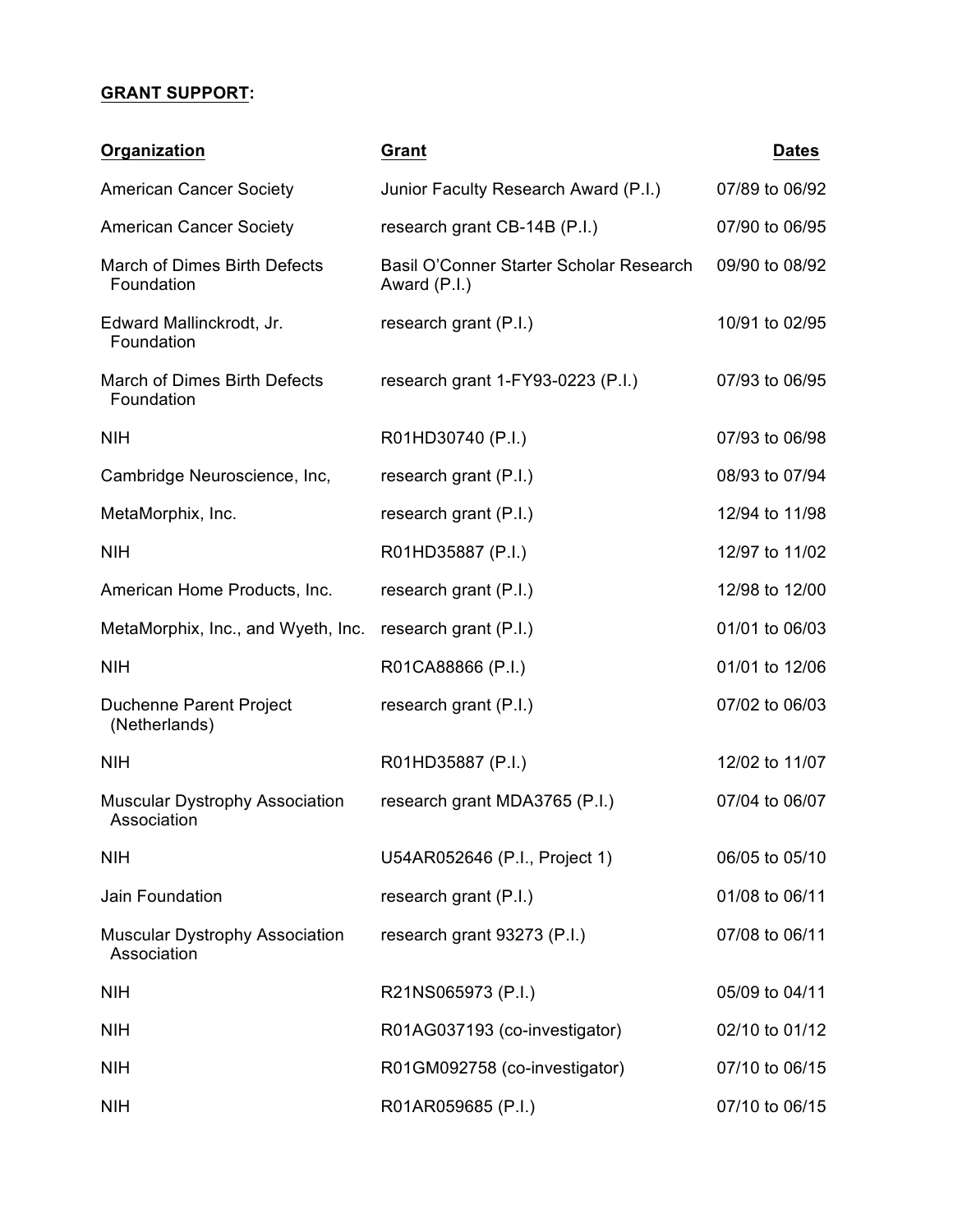| <b>NIH</b>                        | R01AR060636 (P.I.)                    | 08/10 to 07/15 |
|-----------------------------------|---------------------------------------|----------------|
| <b>NIH</b>                        | P01NS072027 (P.I., Project 2)         | 07/11 to 06/16 |
| <b>NIH</b>                        | R01AR062074 (co-investigator)         | 09/11 to 07/16 |
| <b>Ellison Medical Foundation</b> | Senior Scholar in Aging AG-SS-2678-11 | 12/11 to 11/15 |
| <b>NIH</b>                        | R01AR060636 (P.I.)                    | 04/16 to 03/21 |
| <b>NIH</b>                        | R56AG052962 (P.I.)                    | 06/16 to 05/17 |
| <b>NIH</b>                        | R01AG052962 (multi-P.I.)              | 09/17 to 05/21 |

# **UNRESTRICTED GIFTS:** \$720,000 total

Cambridge Neuroscience, Inc. MetaMorphix, Inc. Genetics Institute, Inc. Merck Research Labs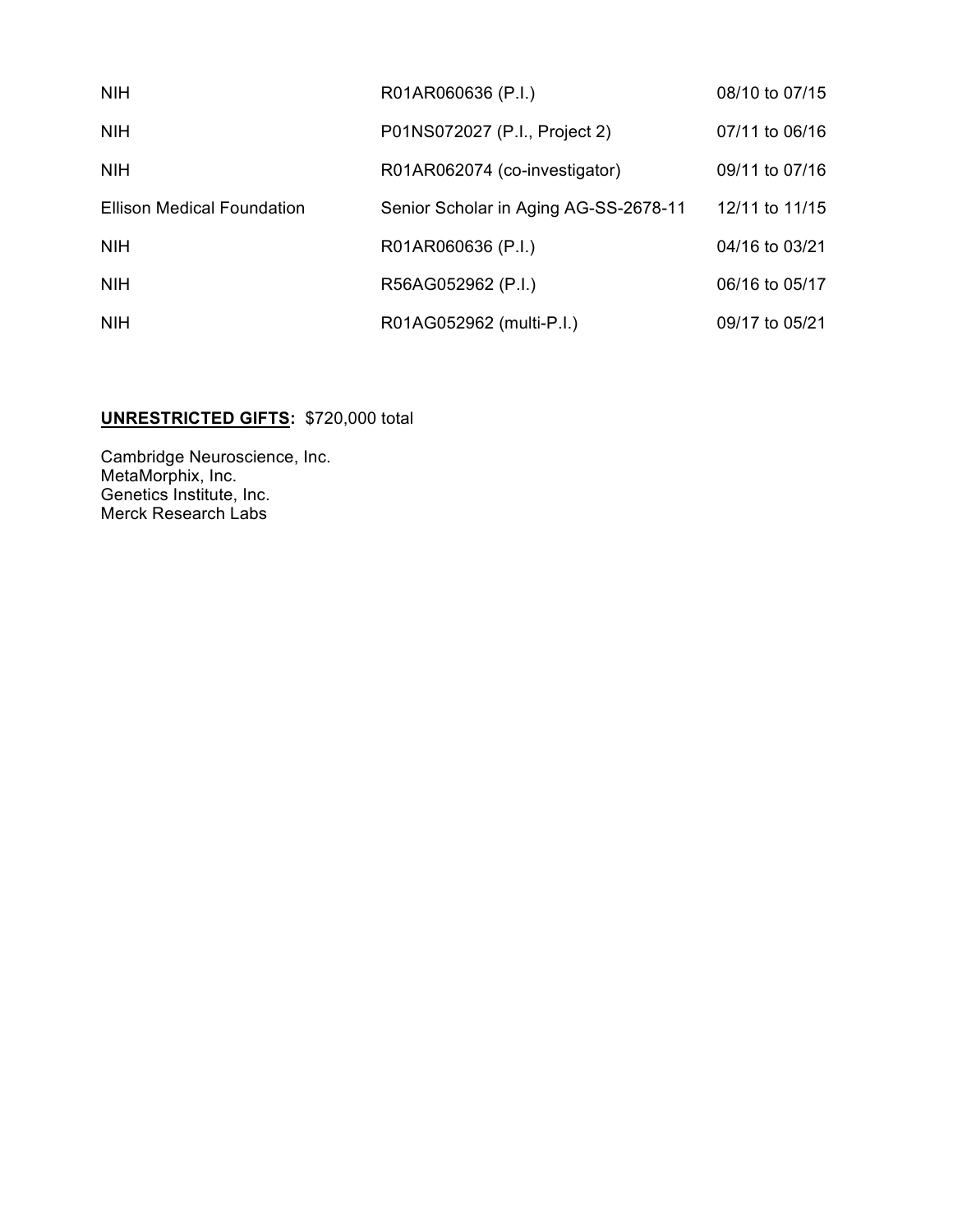#### **RESEARCH SUMMARY:**

The overall focus of my research program has been to understand the molecular and cellular mechanisms underlying tissue growth and tissue regeneration with the long-term goal of developing new strategies for treating human diseases. For virtually my entire career, I have been interested in understanding the roles of extracellular signals in regulating embryonic development and adult tissue homeostasis, and almost all of that effort has focused on the superfamily of secreted proteins related to transforming growth factor-ß (TGF-ß). At the time that I became interested in this group of proteins when I was a Staff Associate at the Carnegie Institution of Washington's Department of Embryology, thirteen members of the TGF-ß family had been described in mammals. Many of these had been shown to play important regulatory roles during embryogenesis and in adult tissues, and many had shown promise for clinical applications, particularly with respect to tissue repair and tissue regeneration. Working on the assumption that many additional family members were yet to be identified and that these would also have biological activities that could be exploited for applications in regenerative medicine, I initiated a screen for new TGF-ß family members by taking advantage of the sequence homologies among the known family members. From this screen, which we continued after I moved my laboratory to the Johns Hopkins University School of Medicine, we identified a large number of novel TGF-ß family members that we have designated GDFs (growth/differentiation factors). Currently, the TGF-ß family in mammals encompasses over 35 distinct genes, and about one-third of these were discovered by my laboratory either solely or, in some cases, concurrently with other laboratories. Because many of these GDFs turned out to have highly tissue-specific and cell type-specific expression patterns, understanding their precise biological functions has become the focus of intensive study both by my laboratory and by many others.

Without question, the most significant work of my laboratory has been the discovery of myostatin (GDF-8) and its role as a negative regulator of skeletal muscle mass [1]. We showed that myostatin is expressed almost exclusively in skeletal muscle tissue both during embryogenesis and in adult animals and that mice in which we knocked out the myostatin gene have a dramatic and widespread increase in skeletal muscle mass. We showed that individual muscles of myostatin knockout mice weigh about twice as much as corresponding muscles from normal mice and that the increase in mass results from a combination of muscle fiber hyperplasia and hypertrophy. Based on these and subsequent studies, it is clear that myostatin performs two functions, one to regulate the number of muscle fibers that are formed during development and a second to regulate the growth of individual muscle fibers postnatally. Our discovery of myostatin and its *in vivo* function uncovered a completely novel mechanism by which skeletal muscle mass is regulated. Prior to this discovery, there had been no evidence for the existence of a negative regulator of muscle growth. Our findings have not only identified such a regulator but have also raised the possibility that myostatin may be responsible directly or indirectly for the regulation of muscle growth by a variety of other stimuli, including hormones and exercise. Moreover, our discovery of myostatin has revived some archaic theories about the regulation of tissue growth in general. Over 30 years ago, it was hypothesized that the size of a given tissue is controlled by the activity of a negative growth regulator (termed a chalone) that is produced specifically by that tissue and that acts to inhibit the growth of that tissue. Despite extensive efforts to obtain experimental support for this hypothesis, however, no molecules having the essential properties of a chalone have ever been isolated. Based largely on work from my laboratory, it is now clear that myostatin is, in fact, a muscle chalone. Our work has shown that negative growth regulation is an important mechanism for limiting skeletal muscle mass and has raised the possibility that negative regulators of this type may exist for other tissues as well. Hence, the mechanism of action of myostatin may prove to be a paradigm for how tissue growth and tissue size may be regulated throughout the body.

In addition to the scientific significance of this work, our discovery of myostatin has launched a widespread effort in both the academic and pharmaceutical communities to exploit the biological properties of myostatin for both agricultural and human therapeutic applications. With respect to agricultural applications, our discovery suggested that blocking myostatin activity in livestock and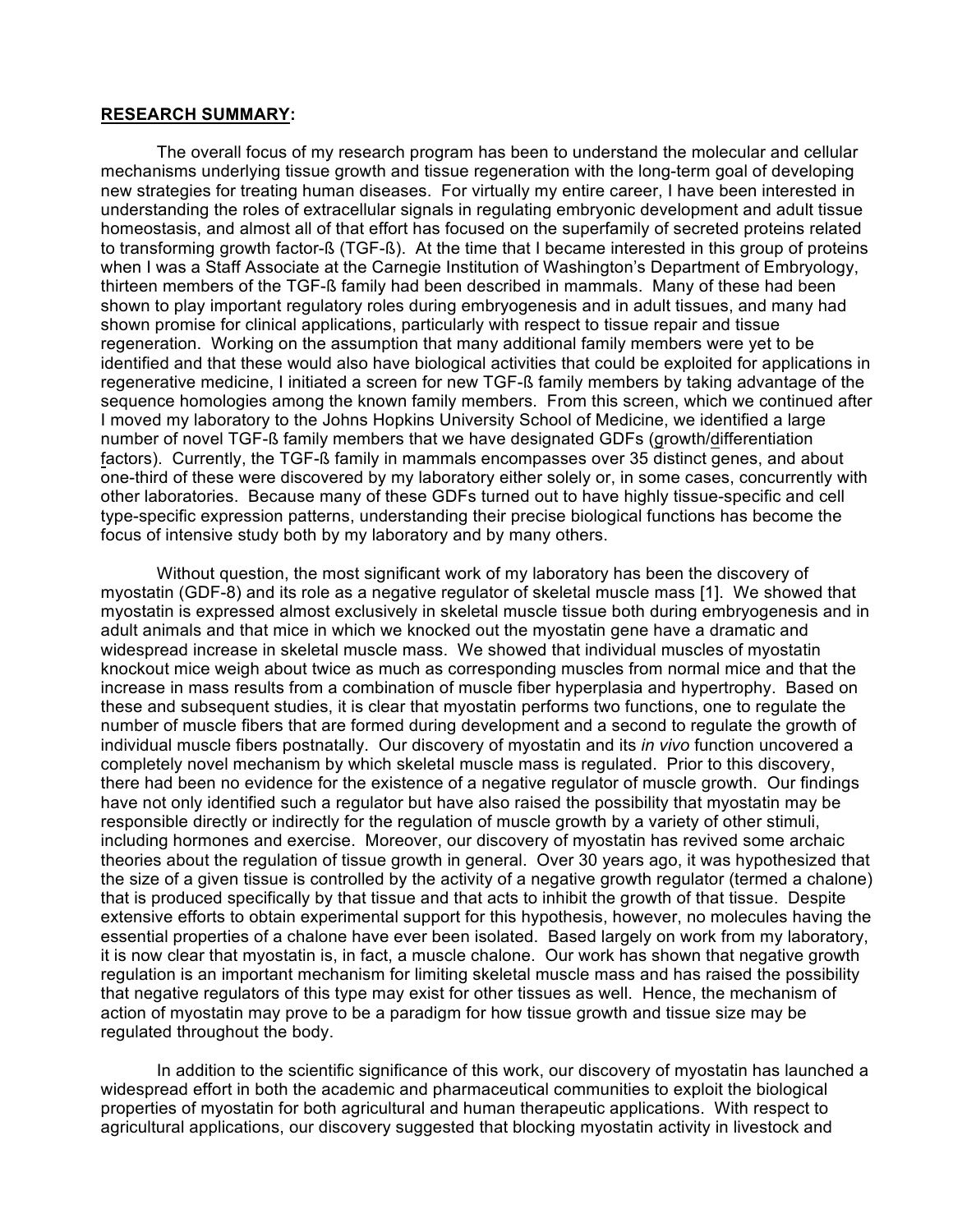aquatic species could be an effective strategy for dramatically improving meat/fish yields to help meet the shrinking world food supply. Indeed, we showed that the myostatin gene has been highly conserved through evolution, and, simultaneously with two other research groups, we demonstrated that mutations in the myostatin gene are the cause of the enhanced muscling seen in certain breeds of cattle that have been described as double-muscled by cattle breeders [2]. With respect to human therapeutic applications, our discovery raised the possibility that inhibiting myostatin activity may represent a new strategy for increasing muscle growth and regeneration in the context of disease states characterized by muscle degeneration or wasting. This possibility was bolstered by a collaborative study that we carried out with Dr. Markus Schuelke and his colleagues in Germany in which we characterized a myostatin mutation in a child with about twice the normal muscle mass, thereby providing the first clear evidence that myostatin plays a similar role in humans as it does in mice and in cattle [3].

Since our original discovery of myostatin, one major focus of our research effort has been to explore the potential beneficial effects of targeting this pathway in the context of diseases affecting skeletal muscle. For example, we have shown using a mouse model of Duchenne muscular dystrophy that loss of myostatin not only can cause increased muscle mass and strength in the setting of muscle degeneration but can also slow the development of fibrosis, suggesting that targeting myostatin activity may enhance muscle growth and muscle regeneration in patients with muscle degenerative diseases [4]. We also showed that administration of high levels of myostatin protein to mice can induce a dramatic wasting process similar to the cachexia seen in patients with diseases such as cancer and AIDS [5]. These findings raised the possibility that altered regulation of myostatin activity may play a role in the etiology of cachexia, which is a major cause of mortality in patients with cancer and yet is poorly understood at the mechanistic level. Whether or not altered signaling through this pathway underlies or contributes to the cachexia seen in these patients, our findings raise the possibility that targeting myostatin activity may be an effective strategy for counteracting the wasting process. Finally, we have shown that human therapeutic applications may not be limited just to muscle degenerative and wasting diseases. In particular, we showed that loss of myostatin can suppress fat accumulation and improve glucose metabolism in genetic and diet-induced models of obesity in mice [6]. In this respect, I have speculated that the reason that the myostatin regulatory system has evolved to include such a complex regulatory network of regulatory proteins is that its primary physiological role is to regulate the overall balance between muscle and fat [7, 8]. Whatever the primary role of myostatin may be, our findings have raised the possibility that inhibition of myostatin activity may be a novel strategy for the prevention or treatment of metabolic diseases, such as obesity and type II diabetes. Indeed, one of most exciting prospects is that targeting this signaling pathway may provide a general strategy to combat both metabolic dysfunction and sarcopenia during aging.

In order to pursue these types of applications, we have focused most of our recent research effort on understanding the biology of myostatin at the molecular and cellular level. Our general strategy has been to attempt to identify key regulatory components using biochemical methods and then to validate the roles of these components using genetic approaches in mice. In this regard, we believe that we have made considerable progress in terms of understanding some of the basic mechanisms underlying myostatin signaling and regulation. Some of our contributions in this regard include:

• the identification of activin type II receptors as the receptors mediating myostatin signaling *in vitro* and *in vivo* [9, 10]

.

• the demonstration that myostatin exists in a latent, inactive complex with its propeptide and the elucidation of the mechanisms by which myostatin is activated from this latent complex [9, 11, 12]